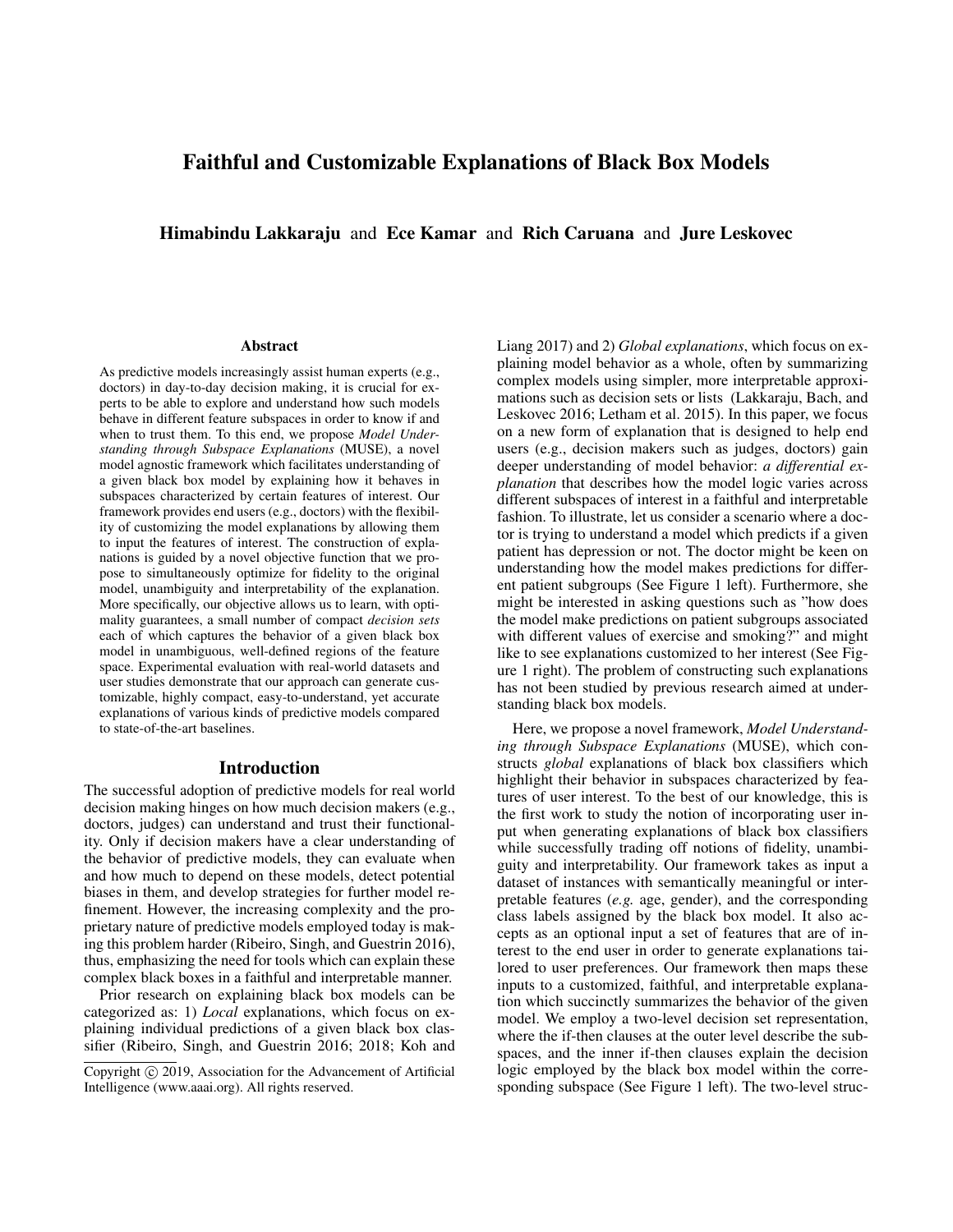

Figure 1: Explanations generated by our framework MUSE to describe the behavior of a 3-level neural network trained on depression dataset. MUSE generates explanation of the model without user input (left). It automatically selects features for defining subspaces by optimizing for fidelity, unambiguity, and interpretability. MUSE generates customized explanations based on the features of interest input by the end user - exercise and smoking (right).

ture which decouples the descriptions of subspaces from the decision logic of the model naturally allows for incorporating user input when generating explanations. In order to construct an explanation based on the above representation, we formulate a novel objective function which can jointly reason about various relevant considerations: fidelity to the original model i.e., mimicking the original model in terms of assigning class labels to instances, unambiguity in describing the model logic used to assign labels to instances, and interpretability by favoring lower complexity i.e., fewer rules and predicates etc. While exactly optimizing our objective is an NP-hard problem, we prove that our optimization problem is a non-normal, non-monotone submodular function with matroid constraints which allows for provably near optimal solutions.

We evaluated the fidelity and interpretability of the explanations generated by our approach on three real world datasets: judicial bail decisions, high school graduation outcomes, and depression diagnosis. Experimental results indicate that our approach can generate much less complex and high fidelity explanations of various kinds of black box models compared to state-of-the-art baselines. We also carried out user studies in which we asked human subjects to reason about a black box model's behavior using the explanations generated by our approach and other state-of-the-art baselines. Results of this study demonstrate that our approach allows humans to accurately and quickly reason about the behavior of complex predictive models.

## Related Work

Explaining Model Behavior: One approach for interpretability is learning predictive models which are human understandable (e.g., decision trees (Rokach and Maimon 2005), decision lists (Letham et al. 2015), decision sets (Lakkaraju, Bach, and Leskovec 2016), linear models, generalized additive models (Lou, Caruana, and Gehrke 2012)). Recent research focused on explaining individual predictions of black box classifiers (Ribeiro, Singh, and Guestrin 2016; Koh and Liang 2017). Ribeiro et. al.,'s approach of approximating global behavior of black box models through a collection of locally linear models create ambi-

guity as it does not clearly specify which local model applies to what part of the feature space. Global explanations can also be generated by approximating the predictions of black box models with interpretable models such as decision sets, decision trees. However, the resulting explanations are not suitable to answer deeper questions about model behavior (e.g., 'how the model logic differs across patient subgroups associated with various values of exercise and smoking?'). Furthermore, existing frameworks do not jointly optimize for fidelity, unambiguity, and interpretability.

Visualizing and Understanding Specific Models: The problem of visualizing how certain classes of models such as deep neural networks are making predictions has attracted a lot of attention in the recent past (Yosinski et al. 2015; Zintgraf et al. 2017). Zintgraf et. al. (Zintgraf et al. 2017) focused on visualizing how a deep neural network responds to a given input. Shrikumar et. al. (Shrikumar et al. 2016) proposed an approach to determine the important features of deep neural networks. Furthermore, there exist tools and frameworks to visualize the functionality of different classes of models such as decision trees (Teoh and Ma 2003), SVMs etc. (Jakulin et al. 2005). However, unlike our framework, these approaches are tailored to a particular class of models and do not generalize to any black box model.

### Our Framework

Here, we describe our framework, Model Understanding through Subspace Explanations (MUSE), which is designed to address the problem of explaining black box models while highlighting their behavior w.r.t. specific subspaces of interest. As part of this discussion, we examine how to: (1) design a representation which enables us to not only construct faithful, unambiguous, and interpretable explanations but also readily incorporate user input for customization, (2) quantify the notions of fidelity, unambiguity, and interpretability in the context of the representation we choose, (3) formulate an optimization problem which effectively tradeoffs fidelity, unambiguity, and interpretability, (4) solve the optimization problem efficiently, and (5) customize explanations based on user preferences (See 3 for a sketch of MUSE workflow).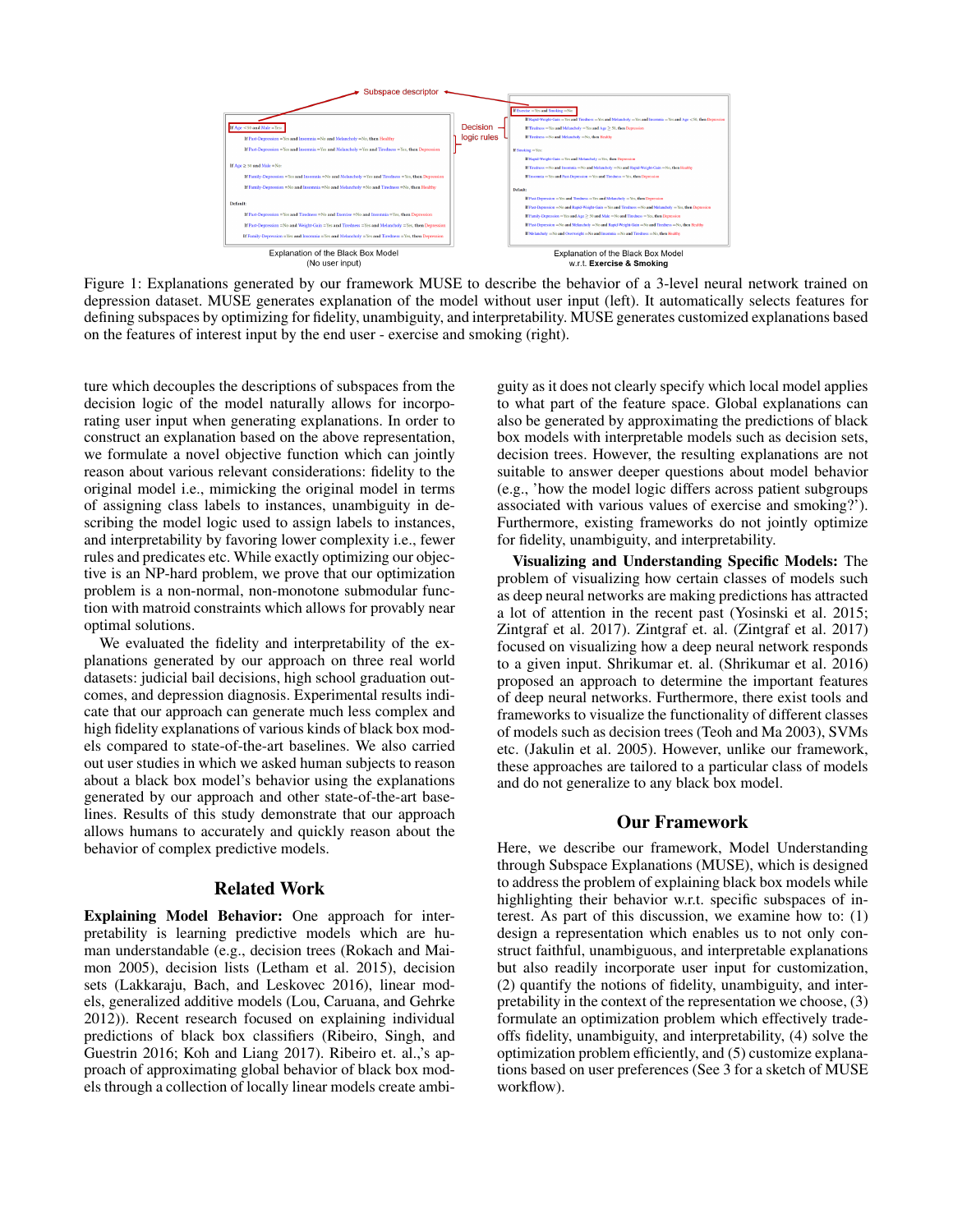## Our Representation: Two Level Decision Sets

The most important criterion for choosing a representation is that it should be understandable to decision makers who are not experts in machine learning, readily approximate complex black box models, and allow us to incorporate human input when generating explanations. We choose two level decision sets as our representation. The basic building block of this structure is a decision set, which is a set of if-then rules that are unordered. The two level decision set can be regarded as a set of multiple decision sets, each of which is embedded within an outer if-then structure, such that the inner if-then rules represent the decision logic employed by the black box model while labeling instances within the subspace characterized by the conditions in the outer if-then clauses. Consequently, we refer to the conditions in the outer if-then rules as *subspace descriptors* and the inner if-then rules as *decision logic rules* (See Figure 1). This two level nested if-then structure allows us to clearly specify how the model behaves in which part of the feature space. Furthermore, the decoupling of the subspace descriptors and the decision logic rules allows us to readily incorporate user input and describe subspaces that are of interest to the user in a compact fashion.

While the expressive power of two level decision sets is the same as that of other rule based models (e.g., decision sets/lists/trees), the nesting of if-then clauses in a two level decision set representation enables the optimization algorithm (more details later in this Section) to select *subspace descriptors* and *decision logic rules* such that higher fidelity to the original model can be obtained with minimal complexity thus resulting in more compact approximations compared to conventional decision sets (details in experiments section). In addition, two level decision set representation does not have the pitfalls associated with decision lists where understanding a particular rule requires reasoning about all the previously encountered rules because of the if-else-if construct (Lakkaraju, Bach, and Leskovec 2016).

**Definition 1.** A two level decision set  $\mathcal{R}$  is a set of rules  $\{(q_1, s_1, c_1)(q_2, s_2, c_2)\cdots(q_M, s_M, c_M)\}\$  where  $q_i$  and  $s_i$  are conjunctions of *predicates* of the form (feature, operator, value) (eg.,  $age \geq 50$ ) and  $c_i$  is a class label.  $q_i$  corresponds to the subspace descriptor and  $(s_i, c_i)$  together represent the inner if-then rules (decision logic rules) with  $s_i$  denoting the condition and  $c_i$  denoting the class label (See Figure 1). A two level decision set assigns a label to an instance  $x$  as follows: if  $x$  satisfies exactly one of the rules *i* i.e., x satisfies  $q_i \wedge s_i$ , then its label is the corresponding class label  $c_i$ . If  $\boldsymbol{x}$  satisfies none of the rules in  $R$ , then its label is assigned using a default function and if x satisfies more than one rule in  $R$  then its label is assigned using a tie-breaking function.

In our experiments, we employ a default function which computes the majority class label (assigned by the black box model) of all the instances in the training data which do not satisfy any rule in  $R$  and assigns them to this majority label. For each instance which is assigned to more than one rule in  $R$ , we break ties by choosing the rule which has a higher agreement rate with the black box model. Other forms of

default and tie-breaking functions can be easily incorporated into our framework.

## Quantifying Fidelity, Unambiguity, and Interpretability

To meaningfully describe the behavior of a given black box model, it is important to construct an explanation that is not only faithful to the original model but also unambiguous and interpretable. Below we explore each of these desiderata in detail and discuss how to quantify them w.r.t a two level decision set explanation  $R$  with  $M$  rules (See Definition 1), a black box model B, and a dataset  $\mathcal{D} = \{x_1, x_2 \cdots x_N\}$ where  $x_i$  captures the feature values of instance i. We treat the black box model  $\beta$  as a function which takes an instance  $x \in \mathcal{D}$  as input and returns a class label.

Fidelity: A high fidelity explanation should faithfully mimic the behavior of the black box model. While different notions of fidelity can be defined, our metric of choice quantifies the disagreement between the labels assigned by the explanation and the labels assigned by the black box model. We define **disagreement** $(R)$  as the number of instances for which the label assigned by the black box model  $\beta$  does not match the label  $c$  assigned by the explanation  $R$  (Table 1).

Unambiguity: An unambiguous explanation should provide unique deterministic rationales for describing how the black box model behaves in various parts of the feature space. To quantify this notion, we introduce two metrics: 1) ruleoverlap $(R)$  which captures the number of additional rationales (beyond 1) provided by the explanation  $\mathcal R$  for each instance in the data. Higher the value of this metric, higher the ambiguity of the explanation (Table 1). 2)  $cover(R)$ which captures the number of instances in the data that satisfy some rule in  $R$ . Our goal here would be to minimize ruleoverlap( $R$ ) and maximize cover( $R$ ). These two notions together ensure that the explanation we generate describes as much of the feature space as unambiguously as possible (Table 1).

Interpretability: Interpretability metric quantifies how easy it is to understand and reason about the explanation. While we choose an interpretable representation (e.g., two level decision sets), how interpretable the explanation is depends on its complexity (For example, a decisions set with many rules and high depth would not be interpretable for a user).

We quantify the interpretability of explanation  $\mathcal R$  using the following metrics (Table 1):  $size(R)$  is the number of rules (triples of the form  $(q, s, c)$ ) in the two level decision set  $\mathcal R$ . maxwidth $(\mathcal R)$  is the maximum width computed over all the elements in  $R$ , where each element is either a condition of some decision logic rule  $s$  or a subspace descriptor  $q$ , and  $width(s)$  is the number of predicates in the condition s. Similarly,  $width(q)$  is defined as the total number of predicates of the subspace descriptor q. **numpreds** $(\mathcal{R})$  counts the number of predicates in  $R$  including those appearing in both the decision logic rules and subspace descriptors. Note that the predicates of subspace descriptors are counted multiple times as a subspace descriptor  $q$  could potentially appear alongside multiple decision logic rules. **numdsets** $(\mathcal{R})$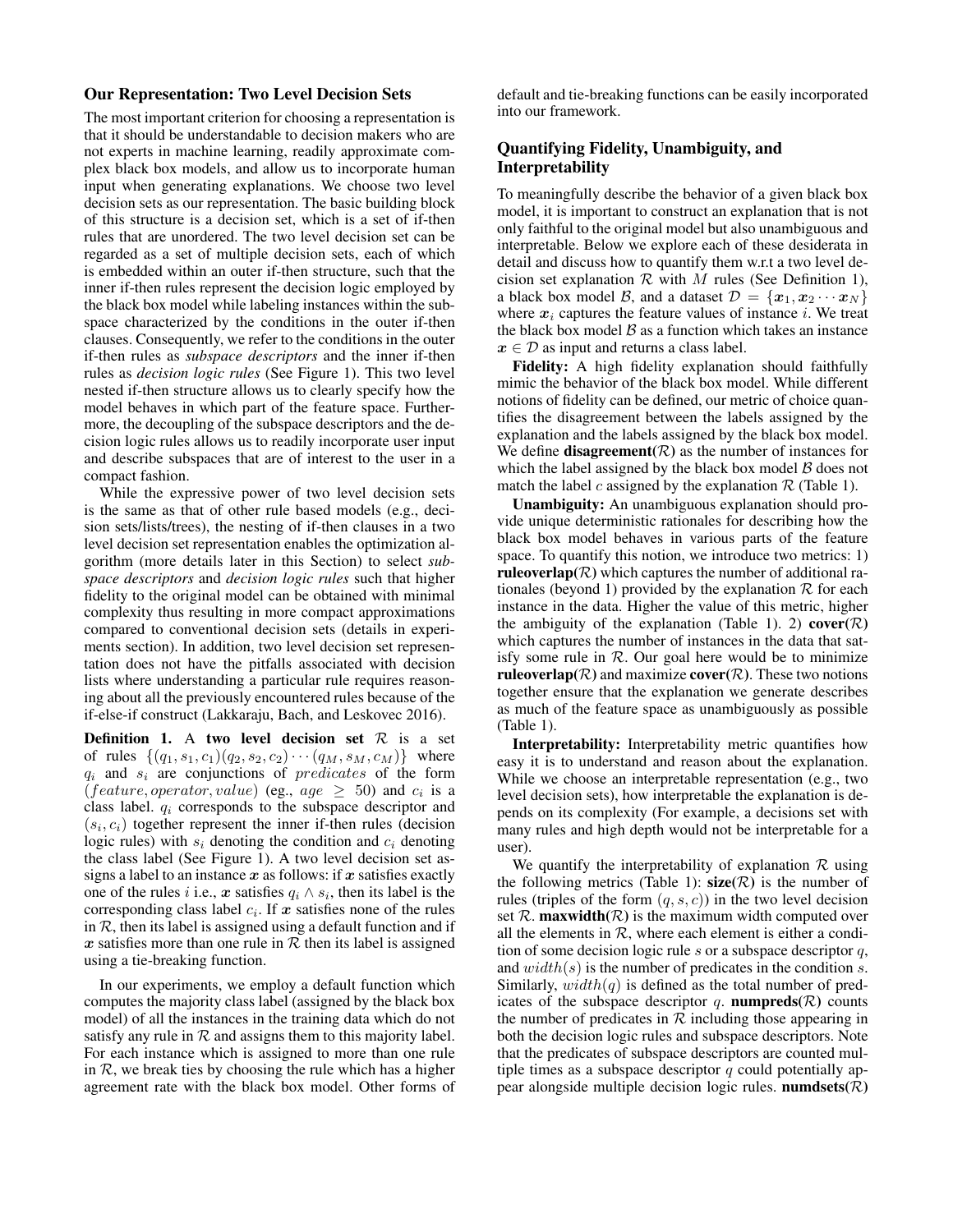| Fidelity         | $disagreement(\mathcal{R}) = \sum  \{\boldsymbol{x} \mid \boldsymbol{x} \in \mathcal{D}, \boldsymbol{x} \text{ satisfies } q_i \wedge s_i,$<br>$i - 1$                                                                                             |  |  |  |
|------------------|----------------------------------------------------------------------------------------------------------------------------------------------------------------------------------------------------------------------------------------------------|--|--|--|
|                  | $\mathcal{B}(\boldsymbol{x}) \neq c_i$ }                                                                                                                                                                                                           |  |  |  |
| Unambiguity      | М<br>М<br>$ruleoverlap(\mathcal{R}) = \sum$ $overlap(q_i \wedge s_i, q_j \wedge s_j)$<br>$i=1$ $i=1$ , $i\neq i$<br>$cover(\mathcal{R}) =  \{x \mid x \in \mathcal{D}, x \text{ satisfies } q_i \wedge s_i \text{ where } i \in \{1 \cdots M\}\} $ |  |  |  |
| Interpretability | $size(\mathcal{R})$ : number of rules (triples of the form $(q, s, c)$ ) in $\mathcal{R}$                                                                                                                                                          |  |  |  |
|                  | $maxwidth(R) = \max$ width(e)<br>$e \in \bigcup^M (q_i \cup s_i)$<br>$i=1$                                                                                                                                                                         |  |  |  |
|                  | $\textit{numpreds}(\mathcal{R}) = \sum_{i=1}^{n} \textit{width}(s_i) + \textit{width}(q_i)$<br>$i - 1$                                                                                                                                             |  |  |  |
|                  | М<br>$numdests(\mathcal{R}) =  dest(\mathcal{R}) $ where $dest(\mathcal{R}) = \bigcup q_i$                                                                                                                                                         |  |  |  |
|                  | М<br>featureoverlap(R) = $\sum_{n=1}^{\infty}$ featureoverlap(q, s <sub>i</sub> )<br>$q \in dest(\mathcal{R}) i=1$                                                                                                                                 |  |  |  |

Table 1: Metrics used in the Optimization Problem

#### Algorithm 1 Optimization Procedure (Lee et al. 2009)

1: Input: Objective f, domain  $\mathcal{ND} \times \mathcal{DL} \times \mathcal{C}$ , parameter  $\delta$ , number of constraints 2:  $V_1 = \mathcal{N} \mathcal{D} \times \mathcal{D} \mathcal{L} \times \mathcal{C}$ 3: for  $i \in \{1, 2 \cdots k+1\}$  do .  $\triangleright$  Approximation local search procedure 4:  $X = V_i$ ;  $n = |X|$ ;  $S_i = \emptyset$ 4:  $X = V_i; n = |X|; S_i = \emptyset$ <br>5. Let *y* be the element with the 5: Let v be the element with the maximum value for f and set  $S_i = v$ <br>6: while there exists a delete/update operation which increases the value while there exists a delete/update operation which increases the value of  $S_i$ by a factor of at least  $(1 + \frac{\delta}{n^4})$  **do** 7: **Delete Operation:** If  $e \in S_i$  such that  $f(S_i \setminus \{e\}) \geq (1 + \frac{\delta}{n^4}) f(S_i)$ , then  $S_i = S_i \backslash e$ 8: **Exchange Operation** If  $d \in X \backslash S_i$  and  $e_j \in S_i$  (for  $1 \leq j \leq k$ ) such  $10<sup>that</sup>$  $(S_i\backslash e_j) \cup \{d\}$  (for  $1 \leq j \leq k$ ) satisfies all the k constraints and 11:  $f(S_i \setminus \{e_1, e_2 \cdots e_k\} \cup \{d\}) \geq (1 + \frac{\delta}{n^4}) f(S_i)$ , then  $S_i =$  $S_i \setminus \{e_1, e_2, \cdots e_k\} \cup \{d\}$ 12: end while<br>13:  $V_{i+1} = V_i$  $V_{i+1} = V_i \backslash S_i$ 14: end for 15: return the solution corresponding to  $\max\{f(S_1), f(S_2), \cdots f(S_{k+1})\}$ 

counts the number of unique subspace descriptors (outer ifthen clauses) in  $\mathcal{R}$ .

In a two-level decision set, subspace descriptors and decision logic rules have different semantic meanings i.e., each subspace descriptor characterizes a specific region of the feature space, and the corresponding inner if-then rules specify the decision logic of the black box model within that region. To make the distinction more clear, we minimize the overlap between the features that appear in subspace descriptors and those that appear in decision logic rules. To quantify this, we compute for each pair of subspace descriptor  $q$  and decision logic rule  $s$ , the number of features that occur in both q and s ( $featureoverlap(q, s)$ ) and then sum up these counts. The resulting sum is denoted as featureoverlap $(R)$ .

#### Objective Function

We formulate an objective function that can jointly optimize for fidelity to the original model, unambiguity and interpretability of the explanation. We assume that we are given as inputs a dataset  $D$ , labels assigned to instances in  $D$  by black box model  $\beta$ , a set of possible class labels  $\mathcal{C}$ , a candidate set of conjunctions of predicates (Eg., Age  $\geq$  50 and Gender = Female)  $ND$  from which we can pick the subspace descriptors, and another candidate set of conjunctions of predicates  $D\mathcal{L}$  from which we can choose the decision logic rules. In practice, a frequent itemset mining algorithm such as apriori (Agrawal, Srikant, and others ) can be used to generate the candidate sets of conjunctions of predicates. If the user does not provide any input, both  $\mathcal{ND}$  and  $\mathcal{DL}$  are assigned to the same candidate set generated by apriori.

To facilitate theoretical analysis, the metrics defined in Table 1 are expressed in the objective function either as nonnegative reward functions or constraints. To construct nonnegative reward functions, penalty terms (metrics in Table 1) are subtracted from their corresponding upper bound values  $(\mathcal{P}_{max}, \mathcal{O}_{max}, \mathcal{O}'_{max}, F_{max})$  which are computed with respect to the sets  $\mathcal{N}D$  and  $\mathcal{DL}$ .

 $f_1(\mathcal{R}) = \mathcal{P}_{max} - \text{numpreds}(\mathcal{R})$ , where  $\mathcal{P}_{max} = 2 * \mathcal{W}_{max} * |\mathcal{ND}| * |\mathcal{DL}|$  $f_2(\mathcal{R}) = \mathcal{O}_{max} - feature overlap(\mathcal{R})$ , where  $\mathcal{O}_{max} = \mathcal{W}_{max} * |\mathcal{ND}| * |\mathcal{DL}|$  $f_3(\mathcal{R}) = \mathcal{O'}_{max} - ruleoverlap(\mathcal{R}),$  where  $\mathcal{O'}_{max} = N \times (\vert \mathcal{N} \mathcal{D} \vert * \vert \mathcal{D} \mathcal{L} \vert)^2$  $f_4(\mathcal{R}) = cover(\mathcal{R})$ 

 $f_5(\mathcal{R})=\mathcal{F}_{max}-disagreement(\mathcal{R}),$  where  $\mathcal{F}_{max}=N\times |\mathcal{ND}|*|\mathcal{DL}|$ where  $W_{max}$  is the maximum width of any rule in either candidate sets. The resulting optimization problem is:

$$
\mathcal{R}\subseteq \mathcal{ND}\times\mathcal{DL}\times\mathcal{C}\sum_{i=1}^{5}\lambda_{i}f_{i}(\mathcal{R})\quad(1)
$$

s.t.  $size(\mathcal{R}) \leq \epsilon_1$ ,  $maxwidth(\mathcal{R}) \leq \epsilon_2$ ,  $numdests(\mathcal{R}) \leq \epsilon_3$ 

 $\lambda_1 \cdots \lambda_5$  are non-negative weights which manage the relative influence of the terms in the objective. These can be specified by an end user or can be set using cross validation (details in experiments section). The values of  $\epsilon_1, \epsilon_2, \epsilon_3$  are application dependent and need to be set by an end user.

Theorem 1. *The objective function in Eqn. 1 is nonnormal, non-negative, non-monotone, submodular and the constraints of the optimization problem are matroids.*

*Proof.* See Appendix. 
$$
\Box
$$

### Optimization Procedure

While exactly solving the optimization problem in Eqn. 1 is NP-Hard (Khuller, Moss, and Naor 1999), the specific properties of the problem: non-monotonicity, submodularity, non-normality, non-negativity and the accompanying matroid constraints allow for applying algorithms with provable optimality guarantees. We employ an optimization procedure based on approximate local search (Lee et al. 2009) which provides the best known theoretical guarantees for this class of problems. More specifically, the procedure we employ provides an optimality guarantee of  $\frac{1}{k+2+1/k+\delta}$ where k is the number of constraints and  $\delta > 0$ . In the case of our problem with 3 constraints, this factor boils down to  $∼ 1/5$  approximation.

The pseudocode for the optimization procedure is in Algorithm 1. The solution set is initially empty (line 4) and then an element  $v$  with the maximum value for the objective function is added (line 5). This is followed by a sequence of delete and/or exchange operations (lines  $6 - 12$ ) until there is no other element remaining to be deleted or exchanged from the solution set. This entire process is repeated  $k + 1$ times (line 13) and the solution set with the maximum value is returned as the final solution (line 15).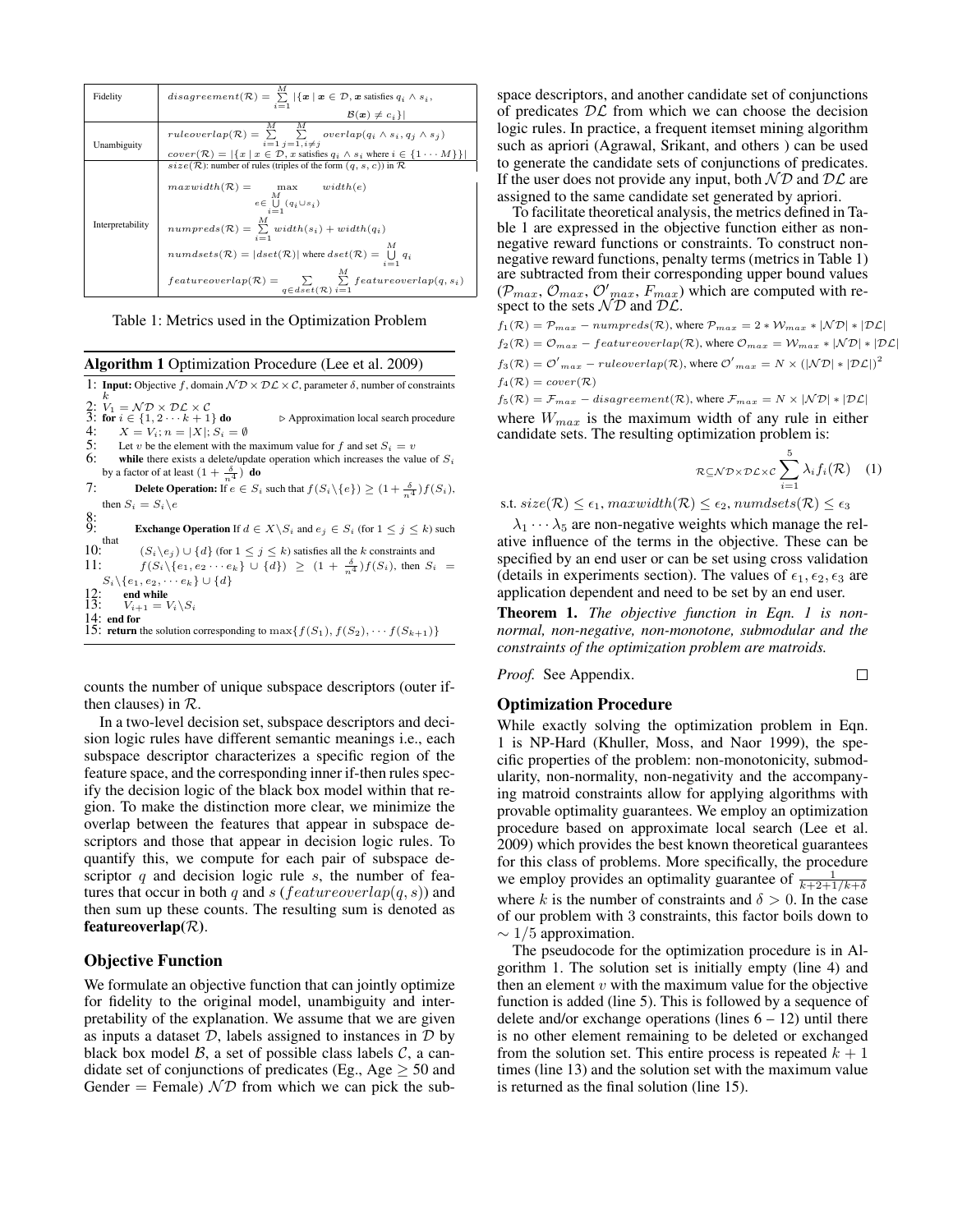## Incorporating User Input

A distinguishing characteristic of our framework is being able to incorporate user feedback to customize explanations. As Figure 1 demonstrates, customizing the explanation based on features of interest, namely exercise and smoking (Figure 1 right) makes it easier to understand how model logic varies for different values of these features. When a user inputs a set of features that are of interest to him, we simply restrict the candidate set of predicates  $\mathcal{ND}$  from which subspace descriptors are chosen (See Objective Function) to comprise only of those predicates with features that are of interest to the user. This will ensure that the subspaces in the resulting explanations are characterized by the features of interest. Furthermore, the metric **featureoverlap** $(\mathcal{R})$ and the term  $f_2(\mathcal{R})$  of our objective function ensure that the features that appear in subspace descriptors do not appear in the decision logic rules there by creating a clear demarcation.

### Experimental Evaluation

We begin this section by comparing our approach with stateof-the-art baselines on real-world datasets w.r.t the fidelity vs. interpretability trade-offs and unambiguity of the generated explanations. We then discuss the results of a user study that we carried out to evaluate how easy it is for humans to reason about the behavior of black box models using the explanations generated by our framework.

Datasets We evaluate our framework on the following real world datasets: 1) A dataset of bail outcomes collected from various U.S. courts during 1990-2009 (Lakkaraju, Bach, and Leskovec 2016) comprising of demographic information and details of past criminal records for about 86K defendants. Each defendant is assigned a class label based on whether he/she has been released on bail or locked up. 2) A dataset of about 21K high school student performance (Lakkaraju, Bach, and Leskovec 2016) records collected from a school district between 2012-2013 with various details such as grades, absence rates, suspension history. The class label of each student indicates if he/she graduated high school on time, dropped out, or encountered a delay in graduation. 3) Depression diagnosis dataset collected by an online health records portal comprising of medical history, symptoms, and demographic information of about 33K individuals. Each individual has either been diagnosed with depression or is healthy.

Baselines We benchmark the performance of our framework against the following baselines: 1) Locally interpretable model agnostic explanations (LIME) (Ribeiro, Singh, and Guestrin 2016) 2) Interpretable Decision Sets (IDS) (Lakkaraju, Bach, and Leskovec 2016) 3) Bayesian Decision Lists (BDL) (Letham et al. 2015). While IDS and BDL were developed as stand alone interpretable classifiers, we employ them to explain other black box models by treating the instance labels assigned by black box models as the ground truth labels. Since LIME approximates black box classifiers using multiple locally linear models, the approximations created by LIME and our approach have representational differences. To facilitate fair comparison, we con-

struct a variant of LIME known as LIME-DS where each local model is a decision set (a set of if-then rules) instead of being a linear model.

Experimental Setup We generate explanations of multiple classes of models: deep neural networks, gradient boosted trees, random forests, decision trees, SVM. Due to space constraints, we present results with a deep neural network of 5 layers in this section, however our findings generalize to other model classes. Our optimization problem has the following parameters  $\lambda_1 \cdots \lambda_5$  (scaling coefficients) and  $\epsilon_1 \cdots \epsilon_3$  (constraint values). We employed a simple tuning procedure to set these parameters (details in Appendix). We set other parameters as follows:  $\epsilon_1 = 20$ ,  $\epsilon_2 = 7$ , and  $\epsilon_3 = 5$ . Support threshold for Apriori algorithm was set to 1%.

#### Experimentation with Real World Data

Analyzing the Tradeoffs between Fidelity and Interpretability To understand how effectively different approaches trade-off fidelity with interpretability, we plot fidelity vs. various metrics of interpretability (as outlined in the previous section) for explanations generated by our framework (without user input regarding features of interest) and other baselines. We define fidelity as the fraction of instances in the data for which the label assigned by the explanation is the same as that of the black box model prediction. Figures 2a and 2b show the plots of fidelity vs. number of rules (*size*) and fidelity vs. average number of predicates (ratio of *numpreds* to *size*) respectively for the explanations constructed using MUSE, LIME-DS, IDS, and BDL. These results correspond to explanations of a 5 layer deep neural network trained on the depression diagnosis data. Similar results were observed with other data sets and black box model types (See Appendix). It can be seen from Figure 2a that our framework (MUSE) and IDS achieve the best trade-offs between fidelity and number of rules. Furthermore, Figure 2b shows that our framework MUSE significantly outperforms all the other baselines when trading off fidelity with average number of predicates per rule. For instance, at an average width of 10 predicates per rule, explanations generated by MUSE already reach a fidelity of about 80% whereas explanations output by other approaches require at least 20 predicates per rule to attain this level of fidelity (Figure 2b). These results demonstrate that the explanations produced by MUSE provide significantly better trade-offs of fidelity vs. complexity compared to other state-of-the-art baselines.

Evaluating Unambiguity of Explanations We can readily evaluate the unambiguity of approximations constructed by our approach MUSE, IDS, BDL using two of the metrics outlined in previous section, namely, *ruleoverlap* and *cover*. Note that decision list representation by design achieves the optimal values of zero for *ruleoverlap* and N for *cover* since each else-if clause ensures that every instance satisfies a single rule in the list and else clause ensures that no instance is left uncovered. We found that the approximations generated using IDS and our approach also result in low values of *ruleoverlap* (between 1% and 2%) and high values for *cover* (95% to 98%). LIME is excluded from this comparison since it does not even specify which local model is applicable to what part of the feature space.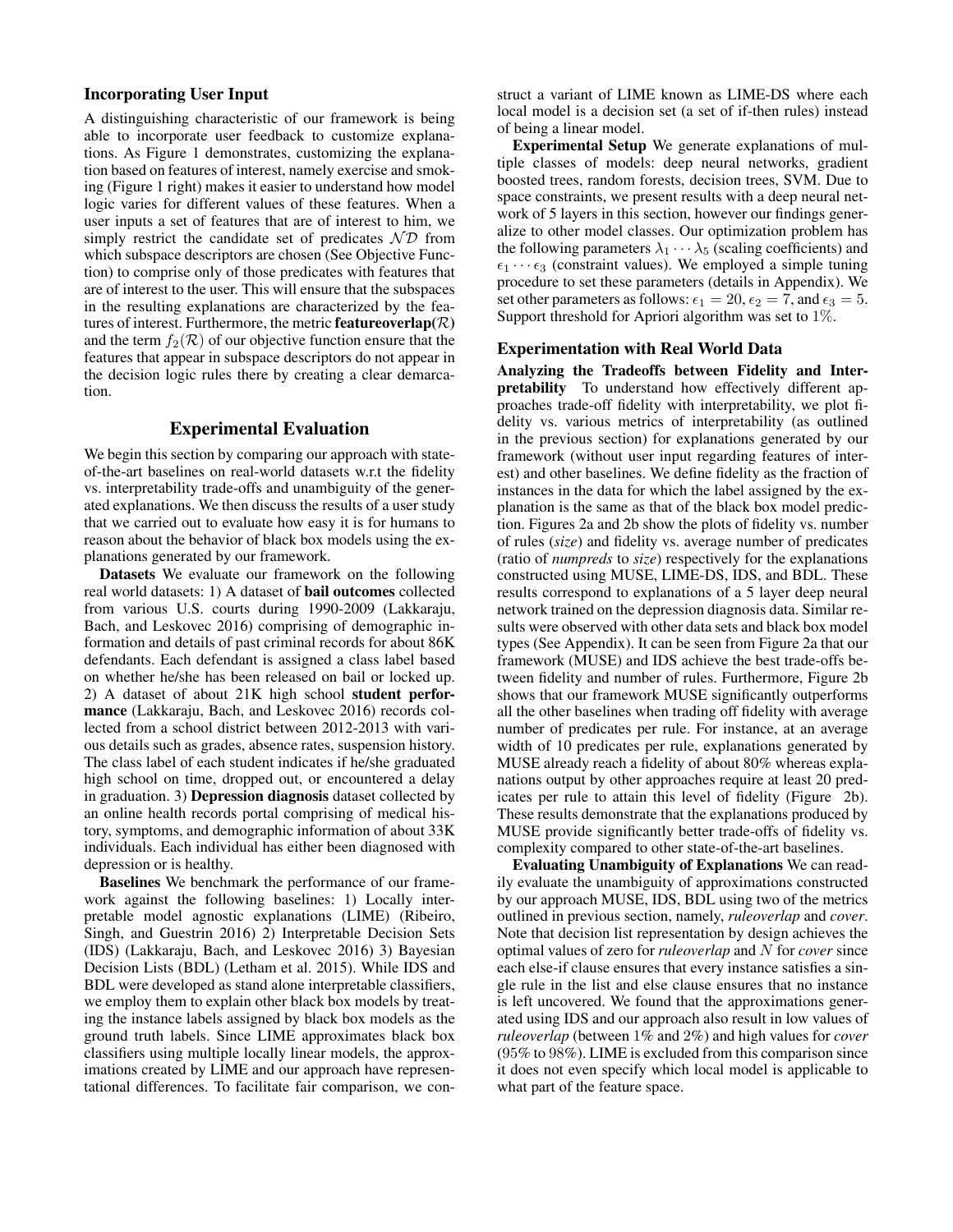

Figure 2: Evaluating our framework MUSE: a & b) Fidelity vs. interpretability trade Offs for a 5-layer neural network trained on depression diagnosis data. c) Results of user study.

### Evaluating Human Understanding of Explanations

Here, we report the results of three user studies that were designed to evaluate the ease with which users can understand and reason about the behavior of black box models using our explanations. The explanations that we showed to users have been constructed by approximating a 5 layer deep neural network trained on depression diagnosis data.

Comparing rule based approximations (task 1) We designed an online user study with 33 participants, where each participant was randomly presented with the explanations generated by one of the following approaches: 1) our approach MUSE 2) IDS 3) BDL. Participants were asked 5 questions, each of which was designed to test their understanding of the model behavior (as depicted by the explanation) in different parts of feature space. An example question is: *Consider a patient who is female and aged 65 years. Based on the approximation shown above, can you be absolutely sure that this patient is Healthy? If not, what other conditions need to hold for this patient to be labeled as Healthy?* These questions closely mimic decision making in real-world settings where decision makers such as doctors, judges would like to reason about model behavior in certain parts of the feature space. The answers to these questions could be objectively judged as right or wrong based on the decision logic encoded by the explanation. Based on this, we computed the accuracy of the answers provided by users. We also recorded the time taken to answer each question and used this to compute the average time spent (in seconds) on each question. Figure 2c (top) shows the results obtained using explanations from MUSE (without customization), IDS, and BDL. It can be seen that user accuracy associated with our approach was higher than that of IDS, BDL. In addition, users were about 1.5 and 2.3 times faster when using our explanations compared to those constructed by IDS and BDL respectively.

Customizing Explanations We measured the benefit obtained when the explanation presented to the user is customized w.r.t to the question the user is trying to answer. For example, imagine the question above now asking about a patient who smokes and does not exercise. Whenever a user is asked this question, we showed him/her an explanation where exercise and smoking appear in the subspace descriptors (See Figure 1 (right)) thus simulating the effect of the user trying to explore the model w.r.t these features. We recruited 11 participants for this study and we asked each of these participants the same 5 questions as those asked in task 1. Table 2c (bottom row) shows the results of our model customized to the question being answered. In comparison to the results given in the first study, it can be seen that the time taken to answer questions is almost reduced in half compared to the setting where we showed users the same explanation (which is not customized to the question being asked) each time. In addition, answers are also more accurate, thus, demonstrating that allowing users to explore the model behavior from different perspectives can be very helpful in reasoning about its behavior in different parts of the feature space.

Comparing our approach with LIME (task 2) In the final study, our goal was to carry out the comparison outlined in task 1 between our approach and LIME. However, preliminary discussions with few test subjects revealed that the ill-defined subspace notions of LIME make it almost impossible to answer questions of the form mentioned above. We therefore carried out an online survey where we showed each participant explanations generated using our model and LIME, and asked them which explanation would they prefer to use to answer questions of the form mentioned above. We recruited 12 participants for carrying out this survey and they unanimously preferred using explanations generated by our approach to reason about the model behavior.

#### Conclusions & Future Work

In this paper, we propose MUSE, a framework for explaining black box classifiers by highlighting how they make predictions in subspaces characterized by features of user interest. An interesting research direction would be to combine our framework with ongoing efforts on extracting interpretable features from images. For example, superpixels (Ribeiro, Singh, and Guestrin 2016) output by intermediate layers of deep neural networks can be fed into our framework to enable explanations of image classifiers. Furthermore, the notions of fidelity, interpretability and unambiguity that we outline in this work can be further enriched. For instance, we could imagine certain features being more easy to understand than others in which case we can associate costs with features, and choose explanations with smaller costs (and more interpretable features). Our optimization framework can easily incorporate these newer notions as long as they satisfy the properties of non-negativity and submodularity.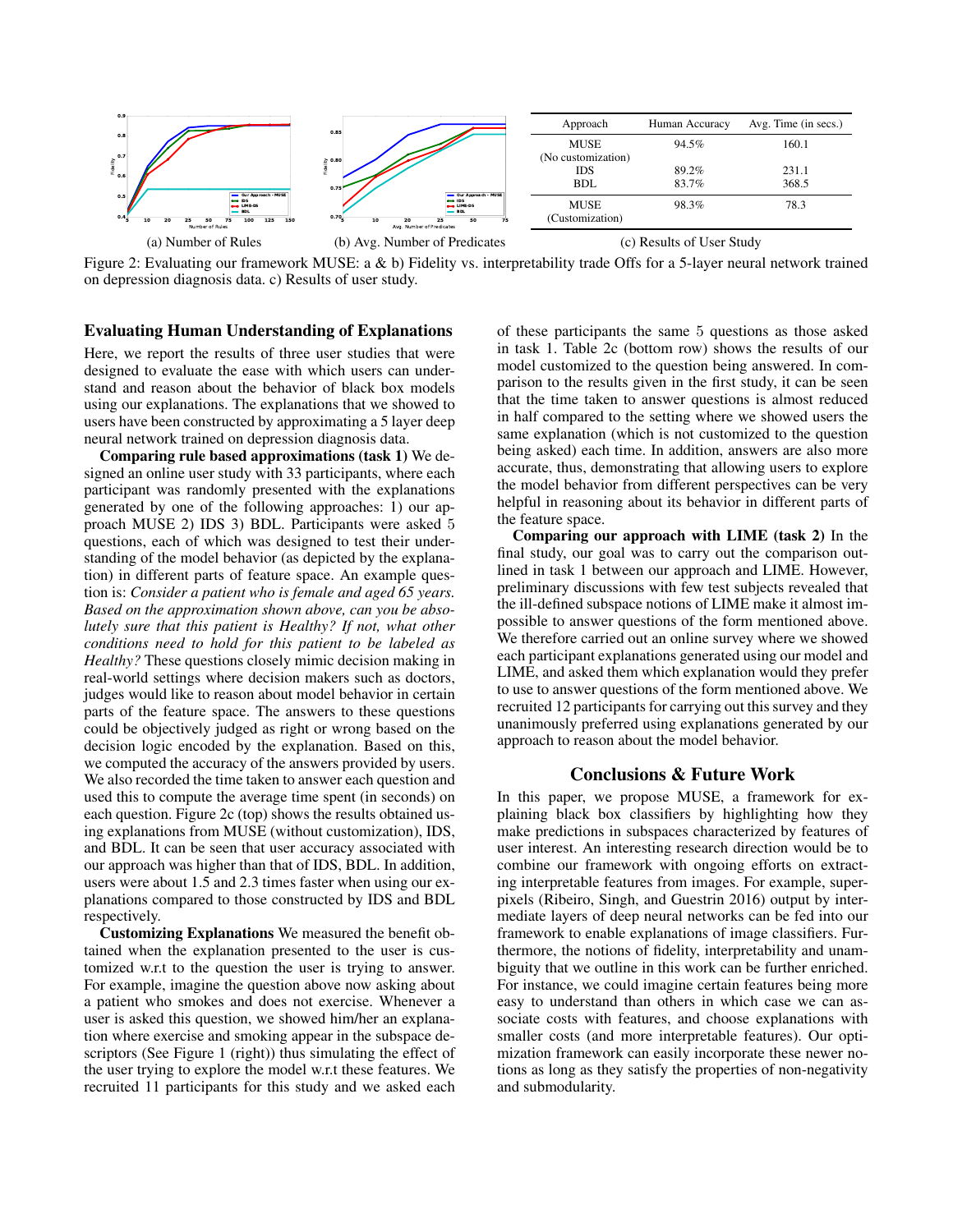## References

Agrawal, R.; Srikant, R.; et al. Fast algorithms for mining association rules.

Jakulin, A.; Možina, M.; Demšar, J.; Bratko, I.; and Zupan, B. 2005. Nomograms for visualizing support vector machines. In *Proceedings of the eleventh ACM SIGKDD international conference on Knowledge discovery in data mining*, 108–117. ACM.

Khuller, S.; Moss, A.; and Naor, J. S. 1999. The budgeted maximum coverage problem. *Information Processing Letters* 70(1):39–45.

Koh, P. W., and Liang, P. 2017. Understanding blackbox predictions via influence functions. *arXiv preprint arXiv:1703.04730*.

Lakkaraju, H.; Bach, S. H.; and Leskovec, J. 2016. Interpretable decision sets: A joint framework for description and prediction. In *KDD*.

Lee, J.; Mirrokni, V. S.; Nagarajan, V.; and Sviridenko, M. 2009. Non-monotone submodular maximization under matroid and knapsack constraints. In *Proceedings of the fortyfirst annual ACM symposium on Theory of computing*, 323– 332. ACM.

Letham, B.; Rudin, C.; McCormick, T. H.; Madigan, D.; et al. 2015. Interpretable classifiers using rules and bayesian analysis: Building a better stroke prediction model. *The Annals of Applied Statistics* 9(3):1350–1371.

Lou, Y.; Caruana, R.; and Gehrke, J. 2012. Intelligible models for classification and regression. In *Proceedings of the 18th ACM SIGKDD international conference on Knowledge discovery and data mining*, 150–158. ACM.

Ribeiro, M. T.; Singh, S.; and Guestrin, C. 2016. Why should i trust you?: Explaining the predictions of any classifier. In *Proceedings of the 22nd ACM SIGKDD International Conference on Knowledge Discovery and Data Mining*, 1135–1144. ACM.

Ribeiro, M. T.; Singh, S.; and Guestrin, C. 2018. Anchors: High-precision model-agnostic explanations.

Rokach, L., and Maimon, O. 2005. Top-down induction of decision trees classifiers-a survey. *IEEE Transactions on Systems, Man, and Cybernetics, Part C (Applications and Reviews)* 35(4):476–487.

Shrikumar, A.; Greenside, P.; Shcherbina, A.; and Kundaje, A. 2016. Not just a black box: Learning important features through propagating activation differences. *arXiv preprint arXiv:1605.01713*.

Teoh, S. T., and Ma, K.-L. 2003. Paintingclass: interactive construction, visualization and exploration of decision trees. In *Proceedings of the ninth ACM SIGKDD international conference on Knowledge discovery and data mining*, 667–672. ACM.

Yosinski, J.; Clune, J.; Nguyen, A.; Fuchs, T.; and Lipson, H. 2015. Understanding neural networks through deep visualization. *arXiv preprint arXiv:1506.06579*.

Zintgraf, L. M.; Cohen, T. S.; Adel, T.; and Welling, M. 2017. Visualizing deep neural network decisions: Prediction difference analysis. *arXiv preprint arXiv:1702.04595*.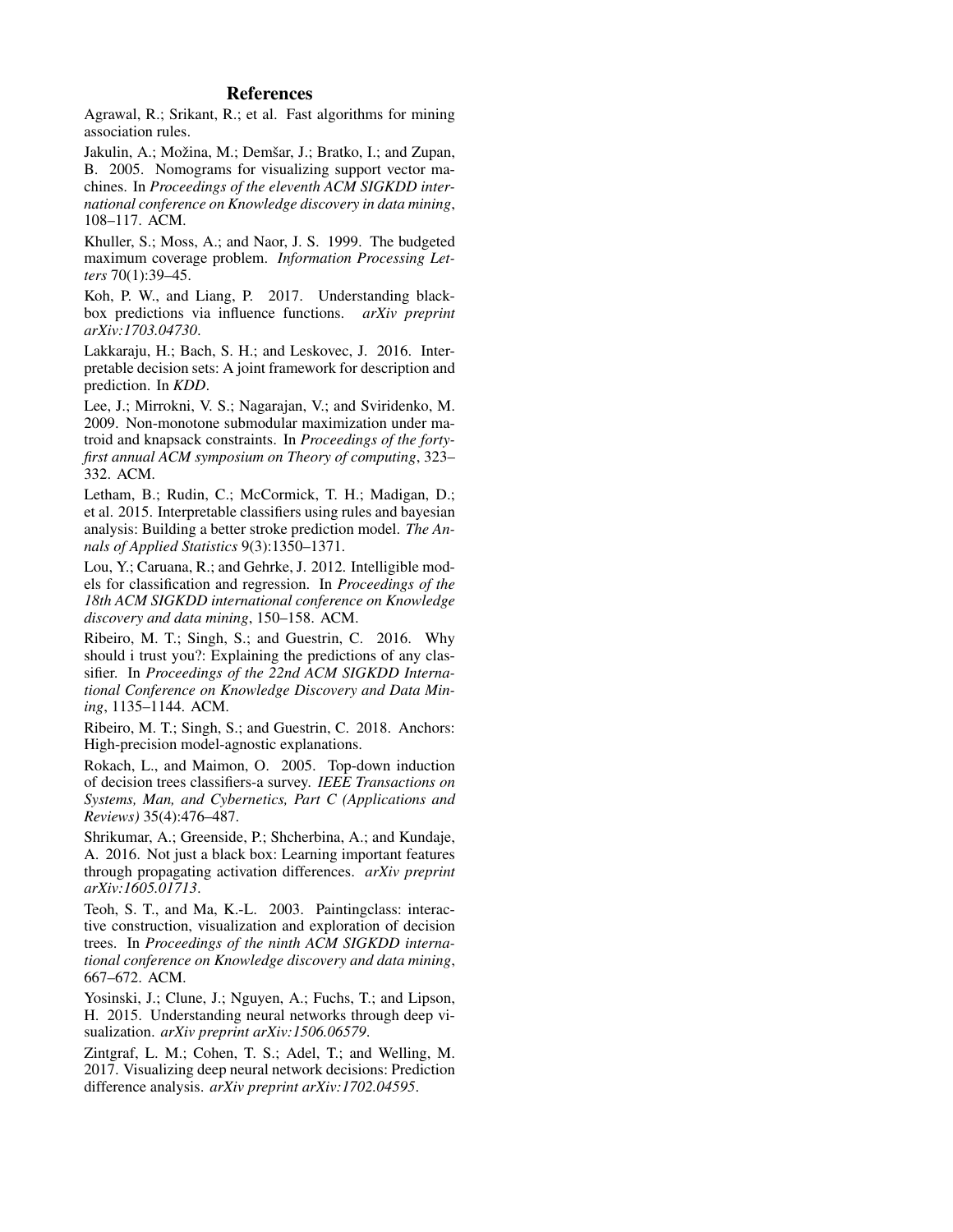## Appendix

### Proof for Theorem

Statement: *The optimization problem in Eqn. 1 is nonnormal, non-negative, non-monotone, submodular with matroid constraints.*

Proof In order to prove that the objective function in Eqn. 1 is non-normal, non-negative, non-monotone, and submodular, we need to prove the following:

- Prove that any one of the terms in the objective is nonnormal
- Prove that all the terms in the objective are non-negative
- Prove that any one of the terms in the objective is nonmonotone
- Prove that all the terms in the objective are submodular

**Non-normality** Let us choose the term  $f_1(\mathcal{R})$ . If  $f_1$  is normal, then  $f_1(\emptyset) = 0$ . Let us check if this holds true:

It can be from the definition of  $f_1$  that  $f_1(\emptyset) = \mathcal{P}_{max}$  because the numpreds metric would be 0 in this case as there are no rules in the empty set. This also implies  $f_1(\emptyset) \neq 0$ . Therefore  $f_1$  is non-normal and consequently the entire objective is non-normal.

**Non-negativity** The functions  $f_1, f_2, f_3, f_5$  are nonnegative because first term in each of these is an upper bound on the second term. Therefore, each of these will always have a value  $\geq 0$ . In the case of  $f_4$  which encapsulates the cover metric which is the number of instances which satisfy some rule in the approximation. This metric can never be negative by definition. Since all the functions are nonnegative, the objective itself is non-negative.

**Non-monotonicity** Let us choose the term  $f_1(\mathcal{R})$ . Let us consider two approximations A and B such that  $A \subseteq B$ . If  $f_1$  is monotonic then,  $f_1(\mathcal{A}) \leq f_1(\mathcal{B})$ . Let us see if this condition holds:

Based on the definition of *numpreds* metric, it is easy to note that

$$
numpreds(\mathcal{A}) \leq numpreds(\mathcal{B})
$$

This is because  $\beta$  has at least as many rules as that of  $\mathcal{A}$ . This implies the following:

$$
-numpreds(A) \ge -numpreds(B)
$$
  

$$
\mathcal{P}_{max} - numpreds(A) \ge \mathcal{P}_{max} - numpreds(B)
$$
  

$$
f_1(A) \ge f_1(B)
$$

This shows that  $f_1$  is non-monotone and therefore the entire objective is non-monotone.

Submodularity Let us go over each of the terms in the objective and show that each one of those is submodular.

Let us choose the term  $f_1(\mathcal{R})$ . Let us consider two approximations A and B such that  $A \subseteq B$ . If  $f_1$  is submodular then,  $f_1(\mathcal{A} \cup e) - f_1(\mathcal{A}) \ge f_1(\mathcal{B} \cup e) - f_1(\mathcal{B})$  where  $e = (q, s, c) \notin \mathcal{B}$ 

Let x be the number of predicates in the rule  $e = (q, s, c)$ . This implies that when  $e$  is added to either  $\mathcal A$  or  $\mathcal B$ , the value of the numpred metric increases by  $x$  i.e.,

$$
f_1(\mathcal{A} \cup e) - f_1(\mathcal{A}) = x = f_1(\mathcal{B} \cup e) - f_1(\mathcal{B})
$$

This implies that the function  $f_1$  is modular and consequently submodular.

Let us choose the term  $f_2(\mathcal{R})$ . Let us consider two approximations A and B such that  $A \subseteq B$ . If  $f_2$  is submodular then,  $f_2(\mathcal{A} \cup e) - f_2(\mathcal{A}) \ge f_2(\mathcal{B} \cup e) - f_2(\mathcal{B})$  where  $e = (q, s, c) \notin \mathcal{B}$ 

By definition,  $featureoverlap(\mathcal{A}) \leq$  $featureoverlap(B)$  because B has at least as many rules as A.

Let  $featureoverlap(\mathcal{A}) = x$  and  $featureoverlap(\mathcal{B}) =$  $x + \epsilon$  where  $\epsilon \geq 0$ . When we add e to A, let  $featureoverlap(A \cup e) = y$ , then  $featureoverlap(B \cup$  $e$ ) =  $y + \epsilon + \epsilon'$  where  $\epsilon'$  denotes the feature overlap between the  $e$  and the rules that exist in  $\beta$  but not in  $\mathcal A$  Therefore,  $\epsilon' \geq 0.$ 

$$
f_2(\mathcal{A} \cup e) - f_2(\mathcal{A}) = \mathcal{O}_{max} - y - \mathcal{O}_{max} + x = x - y
$$
  
\n
$$
f_2(\mathcal{B} \cup e) - f_2(\mathcal{B}) = \mathcal{O}_{max} - y - \epsilon - \epsilon' - \mathcal{O}_{max} + x + \epsilon = x - y - \epsilon'
$$
  
\nThis implies that

$$
f_2(\mathcal{A} \cup e) - f_2(\mathcal{A}) \ge f_2(\mathcal{B} \cup e) - f_2(\mathcal{B})
$$

Therefore,  $f_2$  is submodular.

 $f_3$  has a very similar structure to  $f_2$  and it can be shown that it is submodular by following analogous steps as above.

 $f_4$  is the cover metric which denotes the number of instances that satisfy some rule in the approximation. This is clearly a diminishing returns function i.e., more additional instances in the data are covered when we add a new rule to a smaller set compared to a larger set. Therefore, this is submodular.

Consider the function  $f_5$ , the metric disagreement is additive / modular which means each time a rule is added, the value of disagreement is simply incremented by the number of data points incorrectly labeled by this rule. Since the metric disagreement is modular, the function  $f_5$  is also modular which implies submodularity.

Constraints: A constraint is a matroid if it has the following properties: 1)  $\emptyset$  satisfies the constraint 2) if two sets A and B satisfy the constraint and  $|A| < |B|$ , then adding an element  $e \in B$ ,  $e \notin A$  to A should result in a set that also satisfies the constraint. It can be seen that these two conditions hold for all our constraints. For instance, if an approximation B has  $\leq \epsilon_1$  rules and approximation A has fewer rules than  $B$ , then the set resulting from adding any element of  $B$ to the smaller set  $A$  will still satisfy the constraint. Similarly, maxwidth and numdsets satisfy the aforementioned properties too.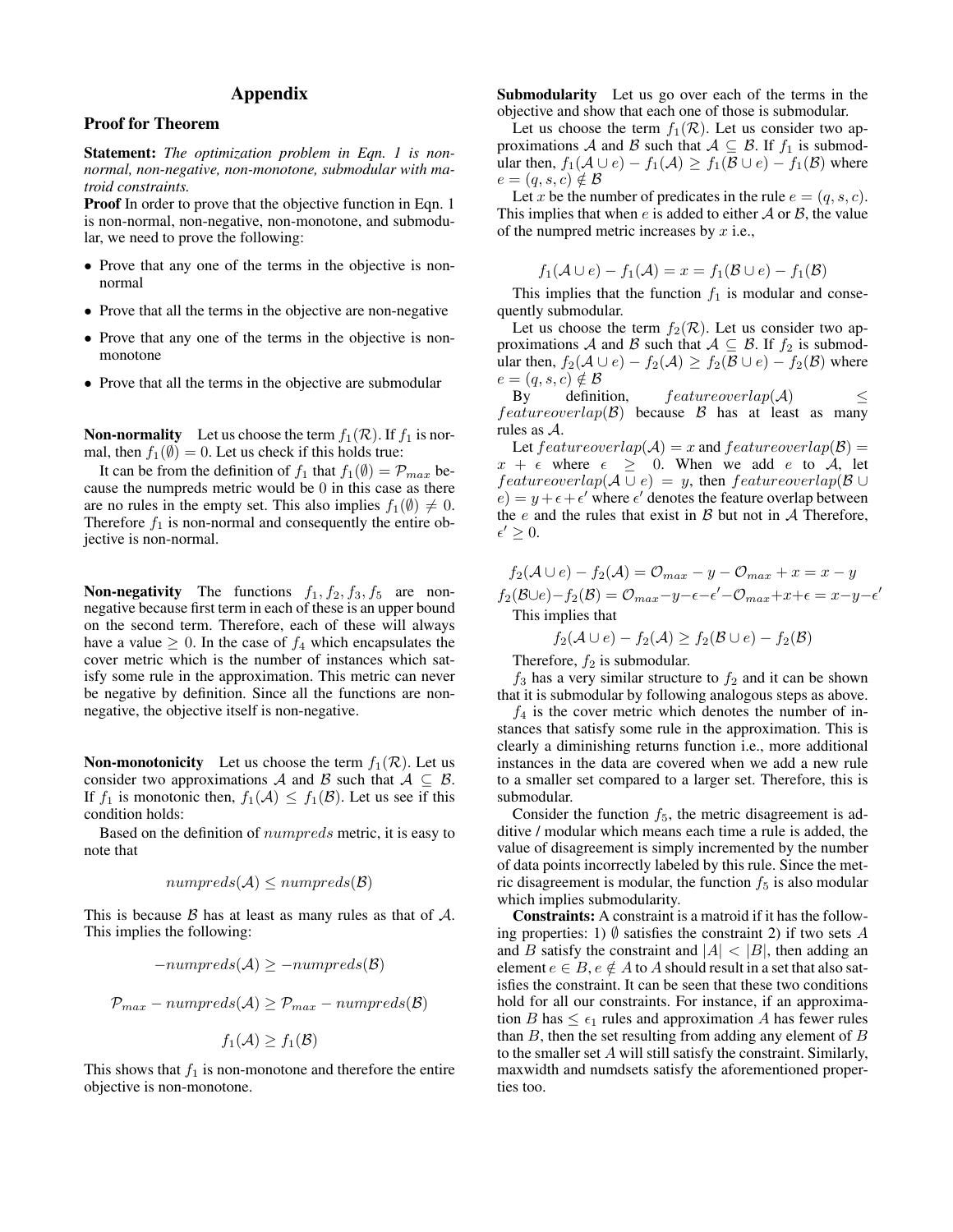

Figure 3: Algorithmic flow of MUSE approach: MUSE takes data, black box model predictions and user's features of interest. It outputs customized explanations.

### Experiments & Results

Parameter Tuning We set aside 5% of the dataset as a validation set to tune these parameters. We first initialize the value of each  $\lambda_i$  to 100. We then carry out a coordinate descent style approach where we decrement the values of each of these parameters while keeping others constant until one of the following conditions is violated: 1) less than 95% of the instances in the validation set are *covered* by the resulting approximation 2) more than 5% of the instances in the validation set are *covered* by multiple rules in the approximation 3) the labels assigned by the approximation do not match those of the black box for more than 85% of the instances in the validation set.

We set the  $\lambda$  parameters of IDS in the same way as discussed above. BDL has three hyperparameters: 1)  $\alpha$ which is the dirichlet prior on the distribution of the class labels. We set this to 1. 2)  $\lambda$  is the prior on the number of rules in the decision list and we set it to the same value as that  $\epsilon_1$  in our approach 3)  $\eta$  is the prior on average number of predicates per rule and we set to the same value as that of  $\epsilon_2$  in our approach. Our approach, IDS, and BDL take as input candidate sets of conjunctions of predicates. These candidate sets are generated using Apriori algorithm () with a support threshold of  $1\%$  which ensures that each conjunction holds true for at least 1% of the instances in the data.

Evaluating Interpretability of Customized Explanations To evaluate the interpretability of our explanations when features of interest are input by end users, we performed a set of experiments in which we simulate user input by randomly subsampling features of interest. Note that the baselines IDS, BDL or LIME are not designed to handle end user input when generating explanations. To benchmark the performance of our approach with user input, we construct variants of the baselines IDS and BDL where we first generate subspaces and then run IDS and BDL independently on instances belonging to each of these subspaces. Subspaces are generated by enumerating every possible combination of values of the randomly chosen subset of features  $(e.g., exercise = yes and smoking = yes, exercise = yes and$ smoking  $=$  no, exercise  $=$  no and smoking  $=$  yes, exercise



Figure 4: Number of rules vs. fidelity on bail data when approximating a deep neural network with 10 layers

 $=$  no and smoking  $=$  no). When averaged across 100 runs (where we randomly subsample features of interest for each run), we found that at the same level of fidelity, our explanations have about 22.02% and 38.39% fewer rules compared to those produced by variants of IDS and BDL respectively. Our framework also generated explanations with 17.53% and 26.28% decrease in the average width of rules compared to the variants of IDS and BDL respectively while maintaining the same level of fidelity. These results clearly highlight the importance of jointly optimizing the discovery of subspaces, and the corresponding decision logic rules so that the resulting explanation is both faithful to the original model and interpretable.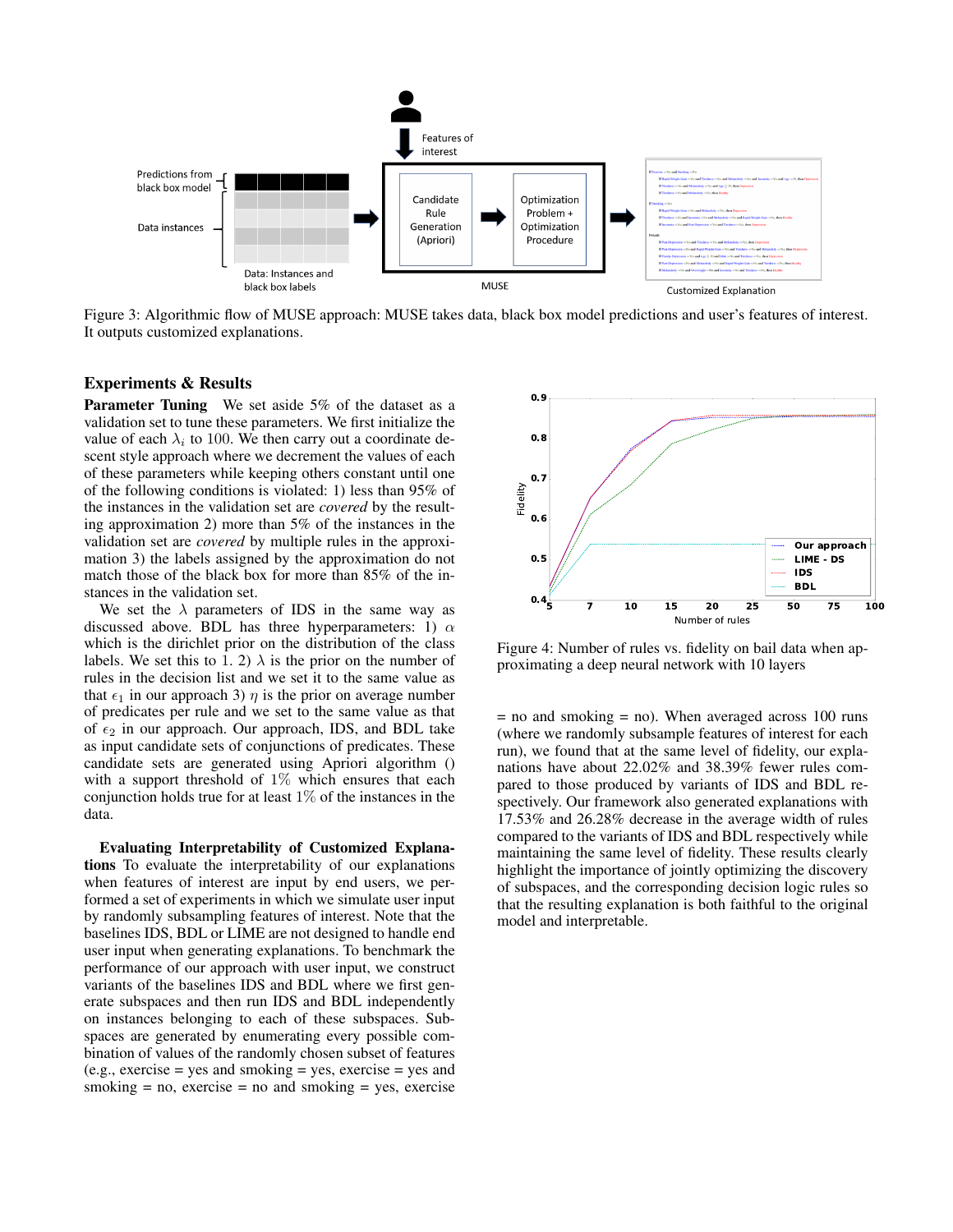| <b>Dataset</b>              | # of Data Points | <b>Features</b>                                                                                                                                  | <b>Classes</b>                                          |
|-----------------------------|------------------|--------------------------------------------------------------------------------------------------------------------------------------------------|---------------------------------------------------------|
| <b>Bail Outcomes</b>        | 86,152           | gender, age, current offense details,<br>past criminal behavior of defendants                                                                    | Released on Bail,<br>Not Released                       |
| <b>Student Performance</b>  | 21.713           | gender, age, grades, absence rates & tardiness<br>behavior recorded through grades 6 to 8,<br>suspension/withdrawal/transfer history of students | Graduated on Time,<br>Delayed Graduation<br>Dropped Out |
| <b>Depression Diagnosis</b> | 33.458           | current ailments, age, BMI, gender,<br>smoking habits, medical history,<br>family medical history of patients                                    | Depression,<br>Healthy                                  |

Table 2: Summary of datasets.



Figure 5: Avg. number of predicates vs. fidelity on bail data when approximating a deep neural network with 10 layers



Figure 7: Avg. number of predicates vs. fidelity on bail data when approximating gradient boosted trees (100)



Figure 6: Number of rules vs. fidelity on bail data when ap-



Figure 8: Number of rules vs. fidelity on education data when approximating SVM